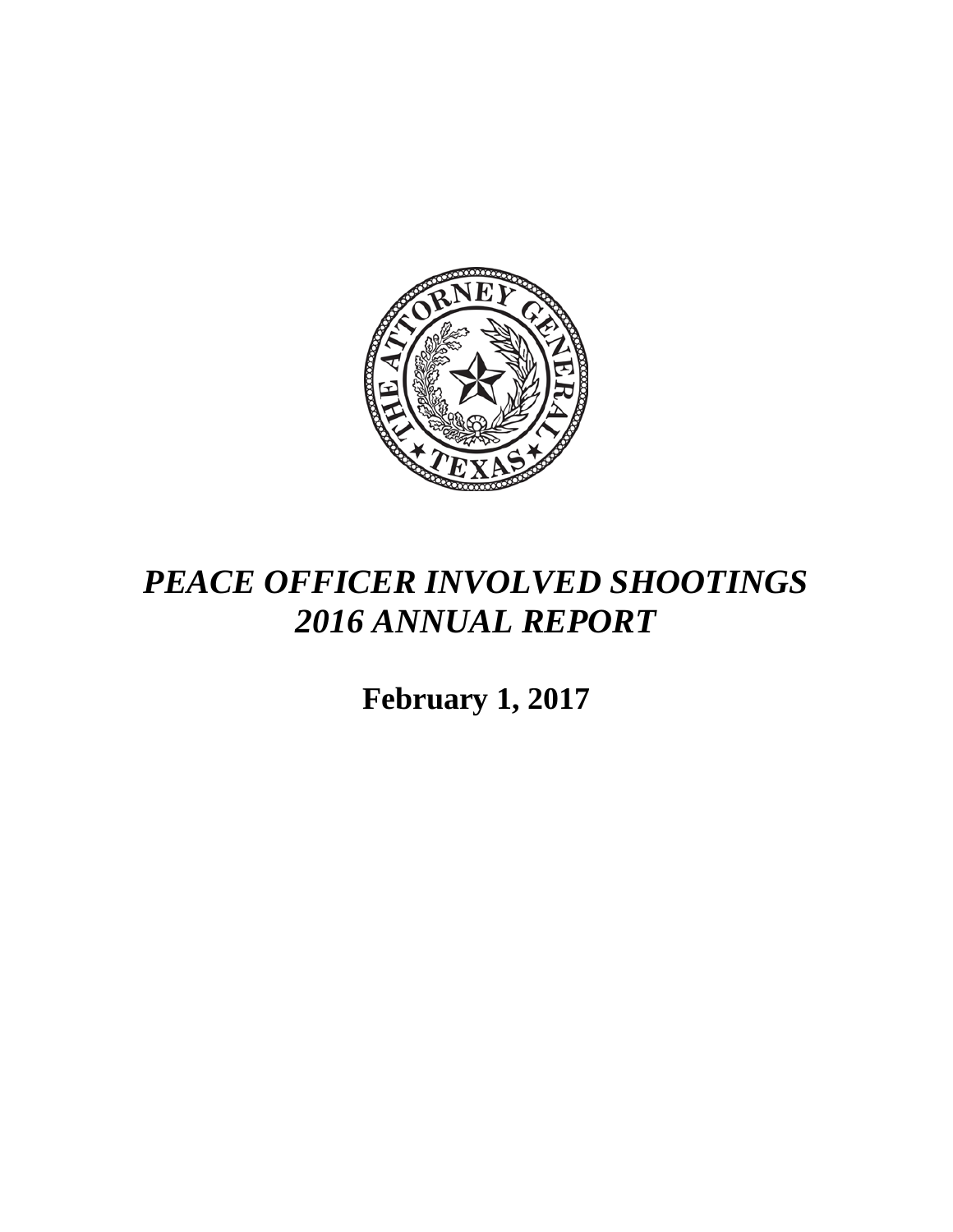Pursuant to Articles 2.139 and 2.1395 of the Code of Criminal Procedure ("Code") enacted pursuant to HB1036 by the  $84<sup>th</sup>$  Legislature, Texas law enforcement agencies are required to report information regarding peace officer involved shootings. These reports are made to the Office of the Attorney General ("OAG"). The OAG is then required to create an annual report summarizing the information in the submitted law enforcement reports. Under the Code, the OAG annual report is submitted to the Governor, and to the standing legislative committees with primary jurisdiction over criminal justice matters.

The annual report for 2016 provides the following information:

- a) The number of peace officer involved shootings from January 1, 2016 to December 31, 2016 as well as some brief statistical breakdown of those incidents; and
- b) An attachment of copies of the actual reports submitted to the OAG.

## Summary of Peace Officer Involved Shootings: 1/1/16 - 12/31/16

From January 1, 2016 until December 31, 2016, there were one hundred sixty-six ([1](#page-1-0)66) separate incidents<sup>1</sup> statewide involving peace officer shootings with a firearm that caused injury or death.[2](#page-1-1) Those incidents resulted in seventy-six (76) deaths and ninety (90) injuries to individuals. Additionally, thirty-one (31) peace officers were injured and six (6) were killed.

Of the individuals (non-peace officers) who were either injured or killed in these incidents, sixty-three (63) were Caucasian, fifty (50) were Hispanic, fortynine (49) were African-American, two (2) were Asian or Pacific Islander, one (1) was American Indian or Alaska Native and one (1) was of another nationality or race. One hundred thirty-seven (137) of these incidents involved individuals who were reported to be carrying a deadly weapon; twenty-nine (29) did not. The reason for the officers' involvement are broken down as follows: seventy-one (71) Emergency Calls or Requests for Assistance; twenty-seven (27) involving

<span id="page-1-0"></span> $<sup>1</sup>$  A separate incident is defined based on the individual who was injured or killed by a use of a firearm. For example</sup> if one person is shot by two officers, this would count as one incident, even though two reports were filed. (i.e. one report for each officer who fired their weapon).

<span id="page-1-1"></span><sup>&</sup>lt;sup>2</sup> Due to the 30 day reporting requirement, agencies may have to report an incident prior to their investigation being completed. Upon completion of the investigation, ballistics or other evidence may indicate that the officers were not responsible for causing the injury or death through the discharge of a firearm and a retraction of those reports has been made. Therefore, some reports that have been submitted have not been included in the statistical breakdown due to their retraction.